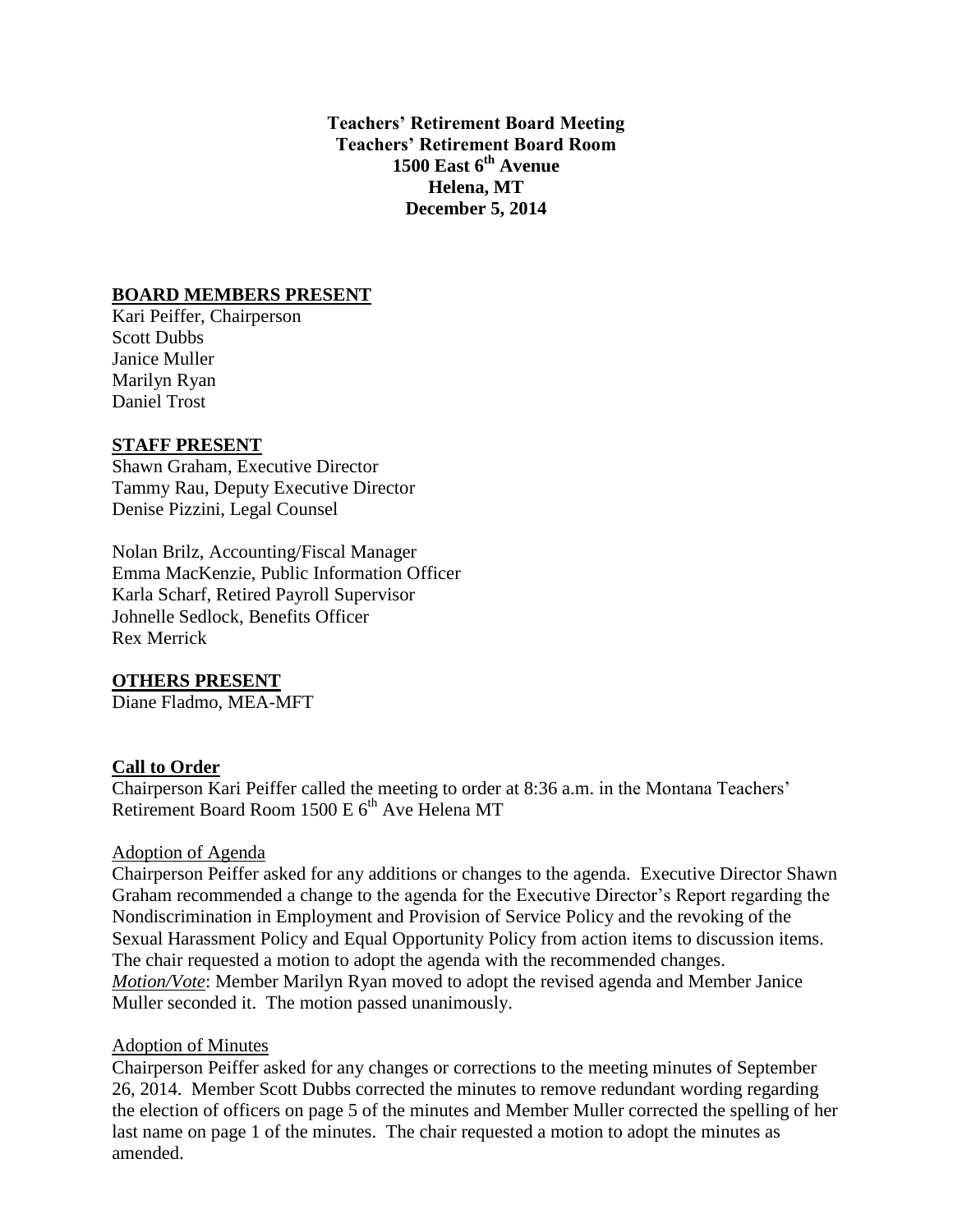*Motion/Vote*: Member Scott Dubbs moved to adopt the minutes as amended and Member Daniel Trost seconded it. The motion passed unanimously.

# **Public Comment on Board Related Items**

Chairperson Peiffer asked for public comment on any public matter not on the agenda and within the jurisdiction of the Board. There was no public comment.

### **Board Training**

Conflict of Interest Annual Board Training

Legal Counsel Denise Pizzini led the board training regarding conflicts of interest. Member Muller and Member Trost asked about potential conflicts of interest with their work with MEA/MFT and its members. Mr. Graham and Ms. Pizzini stated they did not think there would be an irreconcilable conflict of interest for Member Trost or Member Muller.

### **Long Range Planning**

### Review 2014-2015 Strategic Plan

Mr. Graham led the board in a discussion about long range planning for TRS and the planning commitment worksheet. There was a Board discussion about board member training, staff training and certification, member education, and agency disaster planning.

Public Information Office Emma MacKenzie presented a short member training video regarding the 150 day break in service. There was a board discussion about the video and other possible topics for the member training videos.

# **Retirement Report**

Service Retirements, Adjustments, and Survivor Benefits

Mr. Graham reviewed the November 25, 2014 report of Service Retirements, Adjustments, and Survivors Benefits.

### **Executive Director's Report**

### Draft Nondiscrimination/Provision of Service Policy

Mr. Graham presented a revised draft Nondiscrimination/Provision of service policy for Board review. He said the policy would be an agenda item at the February Board meeting. Ms. Pizzini explained the changes. Member Dubbs asked about a definition for the phrase "protected class." Ms. Pizzini explained that the practical definition comes from case law and that including a full definition within the TRS policy would not really add value to the policy.

### 2015 TRS Legislation

Mr. Graham stated the Montana University System Retirement Plan (MUS-RP formerly ORP) supplemental contribution bill was fully drafted and Representative Ryan Lynch from Butte has agreed to sponsor the bill. Mr. Graham informed the Board that Legislative Services was reviewing the housekeeping bill. Mr. Graham said Representative Tom Woods from Bozeman has agreed to sponsor the housekeeping bill. Member Trost inquired about the difficulty in finding someone to sponsor the MUS-RP supplemental contribution bill. Mr. Graham explained that the last several attempts to change the MUS-RP supplemental contribution rate have failed at the committee level in the Legislature. Chairperson Peiffer explained that the MUS-RP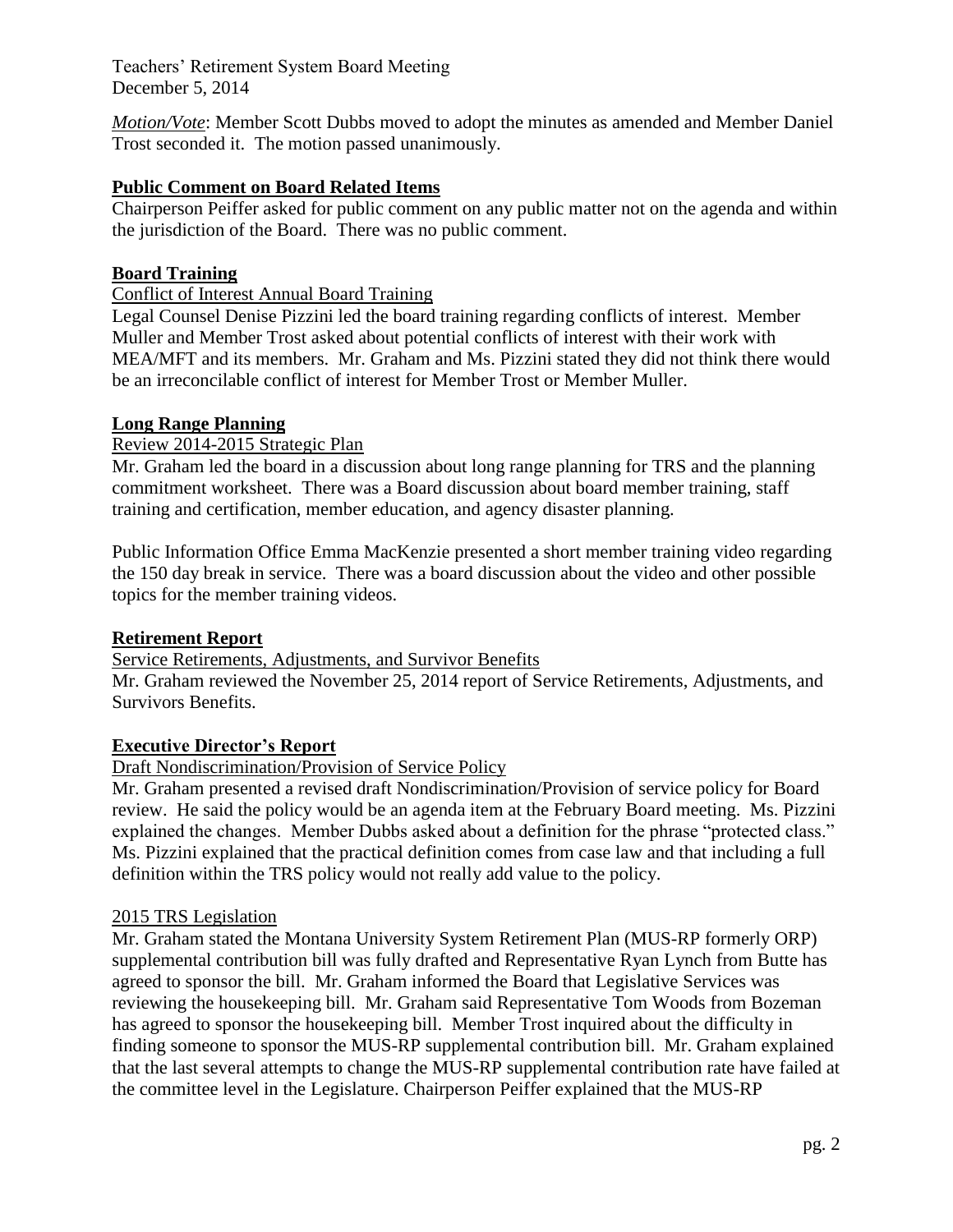supplemental contribution bill showed the true cost of closing the defined benefit plan to a large segment of previous TRS participants.

Mr. Graham reviewed for the Board other bills being drafted for the 2015 Legislature that could impact TRS. Legislative Concept 0669 is a bill that would extend House Bill (HB) 363, which is scheduled to sunset on June 30, 2015. There was a Board discussion on the impact of HB 363 on the system. Mr. Graham said he would keep the Board Legislative Committee informed about any bills that could impact TRS.

# SAVA Committee Meeting

Mr. Graham said he received a positive reaction from the SAVA Committee in regards to the July 1, 2014 valuation. There was some discussion led by Senator Lewis regarding the notion of negative cash flow. Mr. Graham explained that he pointed out to the SAVA committee that contributions plus investment income greatly exceeded benefit payments and expenses of the system during fiscal year 2014. Member Dubbs complemented Mr. Graham on his presentation to the SAVA Committee.

Ms. Fladmo complemented Mr. Graham on his work with the legislators.

# **Administrative Business**

# Tentative 2015 Meeting Dates

The Board agreed that the next meeting date of February 13, 2015 would work for them, and tentatively scheduled their meeting date in May on May 15, 2015. It was decided to tentatively schedule the August Board retreat for August 12, 2015. The Board meeting for September 2015 was tentatively scheduled for Friday, September 25, 2015 and the December board meeting was tentatively scheduled for Friday, December 4, 2015. Chairperson Peiffer asked for a motion to approve the meeting dates.

*Motion/Vote*: Member Muller moved to accept the meeting dates of February 13, 2015, May 15, 2015, September 25, 2015, and December 4, 2015 for the Board and Member Ryan seconded it. The motion passed unanimously.

# Financial Statements and Budget Reports

Accounting/Fiscal Manager Nolan Brilz presented the financial statements, budget reports, and agency delinquency reports through November 30, 2014. Mr. Brilz explained the adjustment on the fund balance sheet was due to the one-time reserve sweep that occurred in Fiscal Year 2014. He stated the M-Trust project increased the total administrative expense which was expected. Mr. Brilz announced that Kalispell Public Schools, Three Forks Public Schools, and Lamotte Elementary had delinquent reports. He said Kalispell had submitted their September 2014 report since the date of his report.

# 2014 CAFR/Audit Update and Awards

Mr. Brilz presented to the Board the awards TRS received from the Government Finance Officers Association and the Public Pension Coordinating Council.

Mr. Brilz informed the Board that he was working with Cavanaugh Macdonald Consulting LLC to finalize the new GASB 67 schedules for the FY 2014 CAFR. Mr. Brilz expects the report to be finished by the end of the month.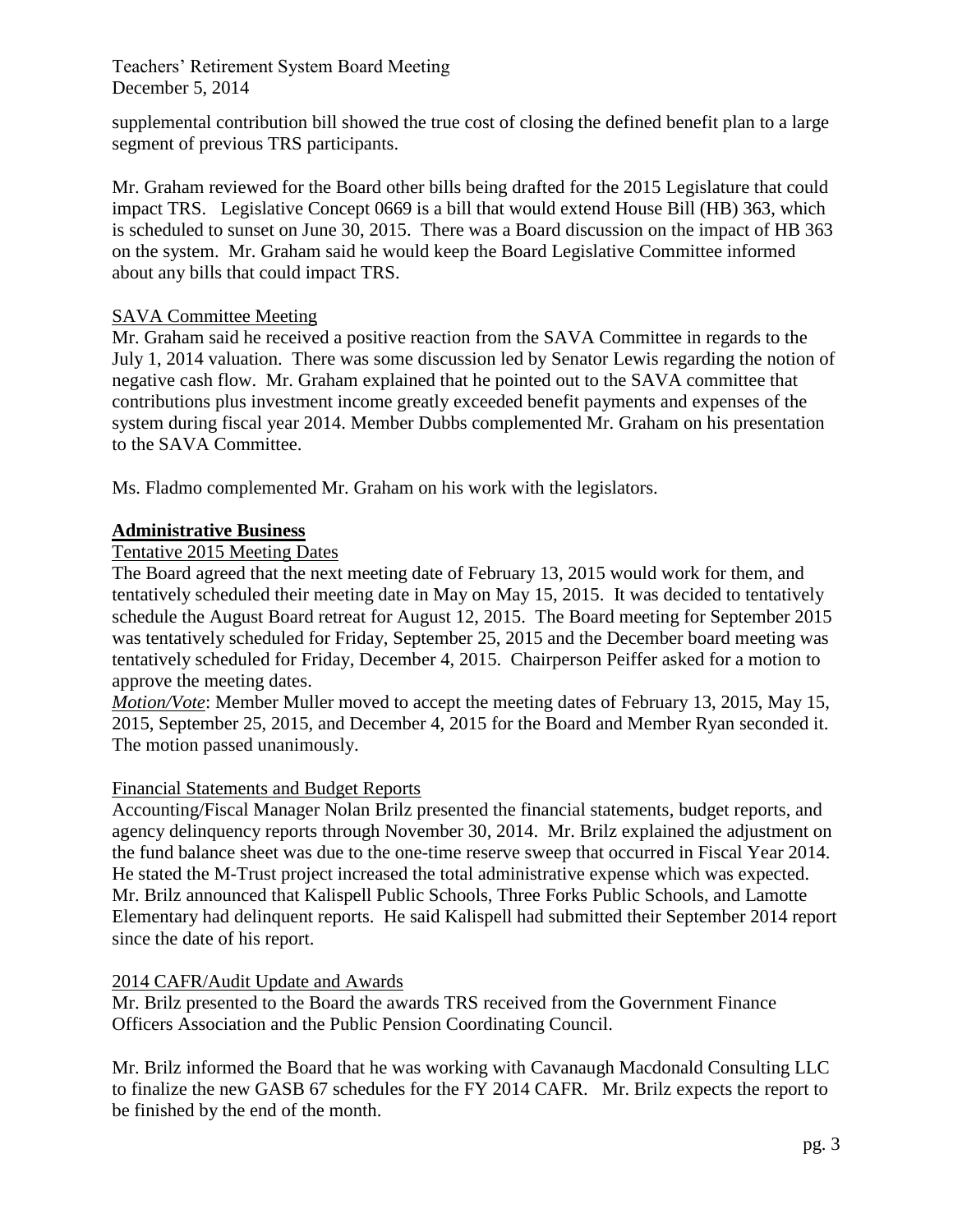### P2F2 Annual Conference Report

Mr. Brilz thanked the Board for letting him attend the Public Pension Finance Forum (P2F2) conference. He said it was helpful to him to network with some of his counterparts and learned more about the GASB 67 and 68 implementations. Member Dubbs asked if there were any other potential reporting changes talked about at the conference. Mr. Brilz said there were changes on how OPEB is being reported that were discussed.

### NCTR Annual Conference Report

Mr. Graham and Member Muller gave their reports on the NCTR Annual Conference. Mr. Graham said he attended a session on board governance and came back with ideas on how to improve board governance for the TRS Board. He also attended a legal panel session and heard about how outsourcing is impacting Colorado's retirement system. There was a board discussion regarding meeting with employers about GASB and coordinating those meetings with MPERA. Mr. Graham said he heard about a conference for pension system executive directors during the summer and he would keep the board informed about the conference. Member Muller thanked the board for letting her attend the conference.

### Investment Report

Member Ryan gave her presentation on the Board of Investments. She presented the Board of Investments' five year plan regarding negative cash flow. She said they based the plan on a 7 percent rate of return rather than a 7.5 percent rate of return. There was a board discussion about the changes made by the Board of Investments to minimize the impact of the last recession. Member Ryan commended Mr. Graham for his report at the last Board of Investments meeting.

### Personnel Committee Recommendations

Chairperson Peiffer presented the Personnel Committee report on the position of a new benefits specialist. Mr. Graham and Deputy Director Tammy Rau explained the need for the new position, the workload issues of the current benefits specialist, and the impact of the new position on the Fiscal Year 2015 budget. There was a board discussion about the Reported-in-Error issue and other employer reporting issues. Chairperson Peiffer said the Personnel Committee approved the request for the new benefits specialist position. She asked for a motion on the Personnel Committee report.

*Motion/Vote*: Member Dubbs made a motion to accept the Personnel Committee report and Member Ryan seconded it. The motion passed unanimously.

Chairperson Peiffer asked for public comment on the topic. Ms. Fladmo thanked the Board for doing the right thing.

### **Legal Counsel's Report**

### Summary of Legal Issues

Ms. Pizzini announced that the district court has not issued an order yet in the Edward Zabrocki matter.

Ms. Pizzini gave an update on the GABA lawsuit. She said oral arguments regarding the Motions for Summary Judgment has been scheduled for 12:30 pm on February 12, 2015. It was announced that the GABA rate for 2015 will be 1.5 percent pending the outcome of the